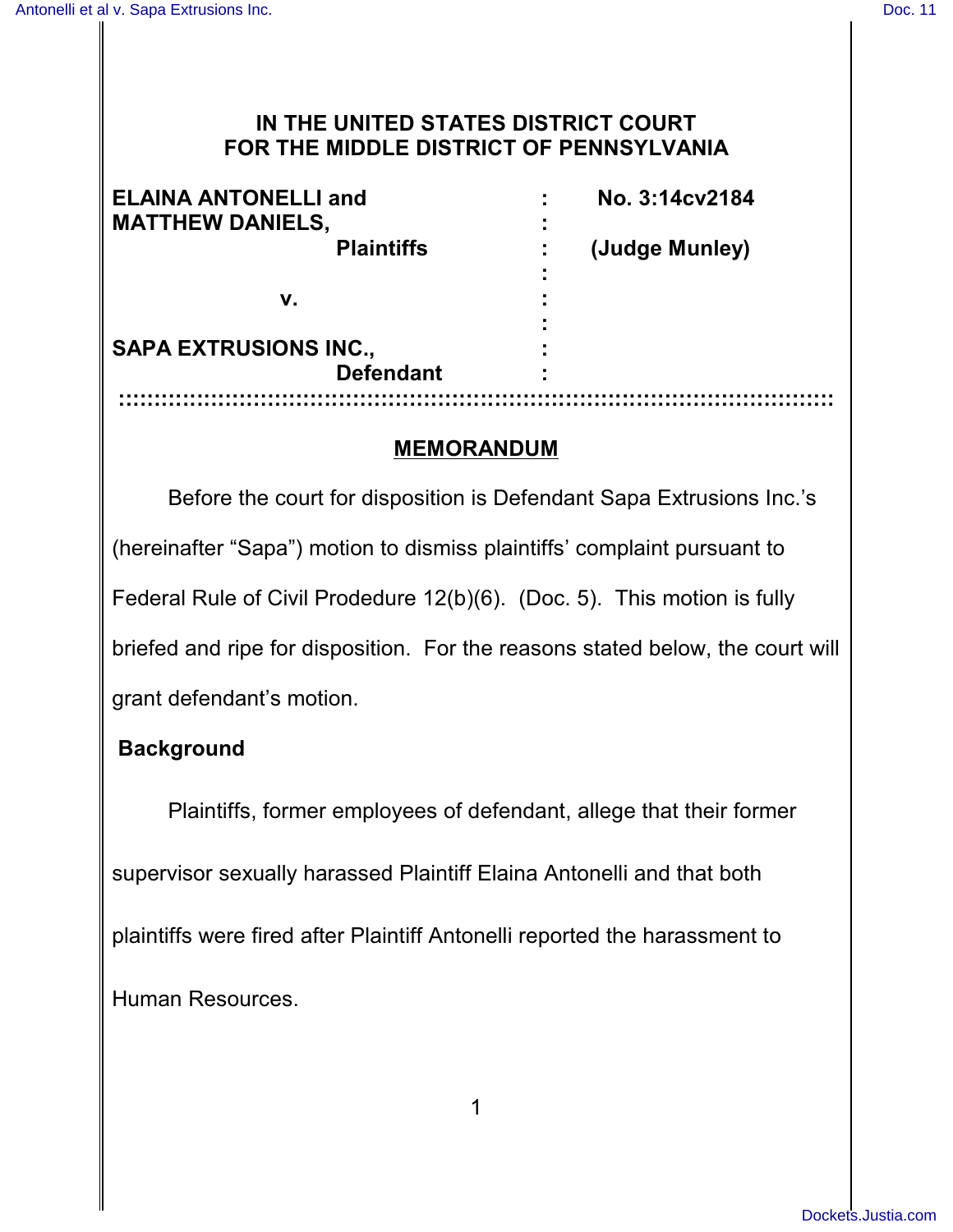Plaintiff Matthew Daniels, who started with Sapa in October 2007, and Plaintiff Antonelli, who began her employment with Sapa in April 2012, began a romantic relationship during the course of their employment with defendant. (Doc. 1-2, Compl. (hereinafter "Compl." ¶¶ 4-5, 7). Plaintiff Antonelli's immediate supervisor, Scott Price, expressed a romantic interest in her. (Id. ¶ 8). Plaintiff Antonelli rejected Price's advances, stating that she did not want to date a supervisor. (Id. ¶ 9).

Thereafter, Price began making crude and harassing comments about Plaintiff Antonelli to her and to male co-workers, such as, "Check out her ass," and, "Look how good her butt looks." (Id. ¶¶ 11-12). Price reassigned Plaintiff Antonelli after she rejected his advances, placing her in a section where other female employees were not assigned and requiring her to move heavy objects to make it appear that she could not do her job. (Id. ¶¶ 13-14).

Plaintiff Antonelli lodged a complaint with Keith Fessler in the Human Resources Department, reporting Price's sexual harassment and sexual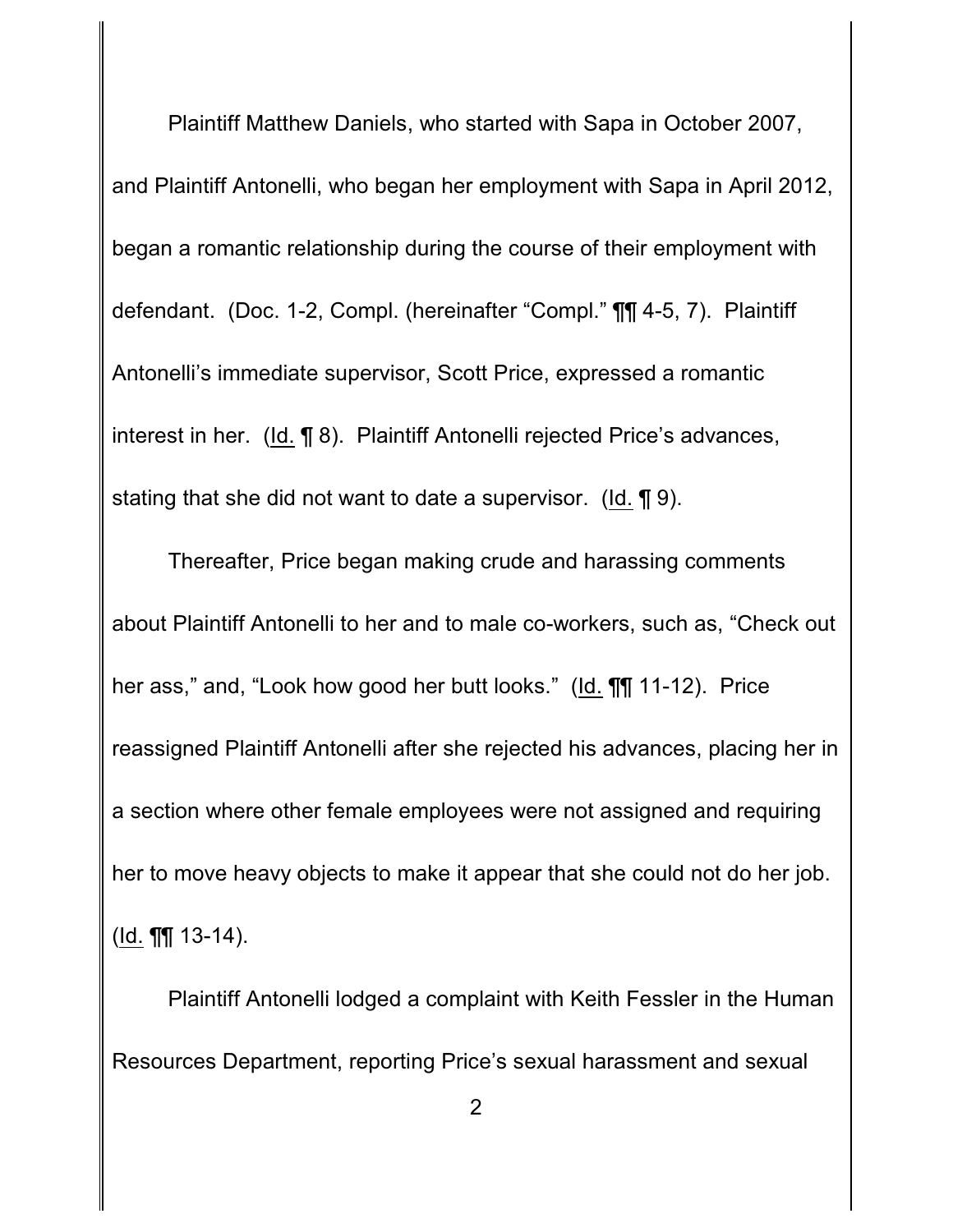discrimination. (Id. ¶ 17). Plaintiffs allege that Fessler and Price were close friends, and that Fessler did not investigate Plaintiff Antonelli's claims. Two days before defendant terminated Plaintiff Antonelli's employment, Price remarked that he had heard she was dating Plaintiff Daniels and that this upset Price. (Id. ¶ 15). On October 6, 2012, defendant terminated Plaintiff Antonelli, telling her that her services were no longer needed. (Id. ¶ 16).

Four days later, on October 10, 2012, Plaintiff Daniels was terminated. (Id. ¶ 20). Defendant stated that Plaintiff Daniels had violated the company's cell phone policy, which Plaintiff Daniels denies. (Id. ¶ 21). After an unemployment compensation hearing for Plaintiff Daniels, a referee found that defendant had not provided Plaintiff Daniels an appropriate warning prior to termination. (Id. ¶ 23).

Plaintiffs have filed a complaint with both the Pennsylvania Human Relations Commission and the Equal Employment Opportunity Commission (hereinafter "EEOC") and have received notice of their right to file suit, thus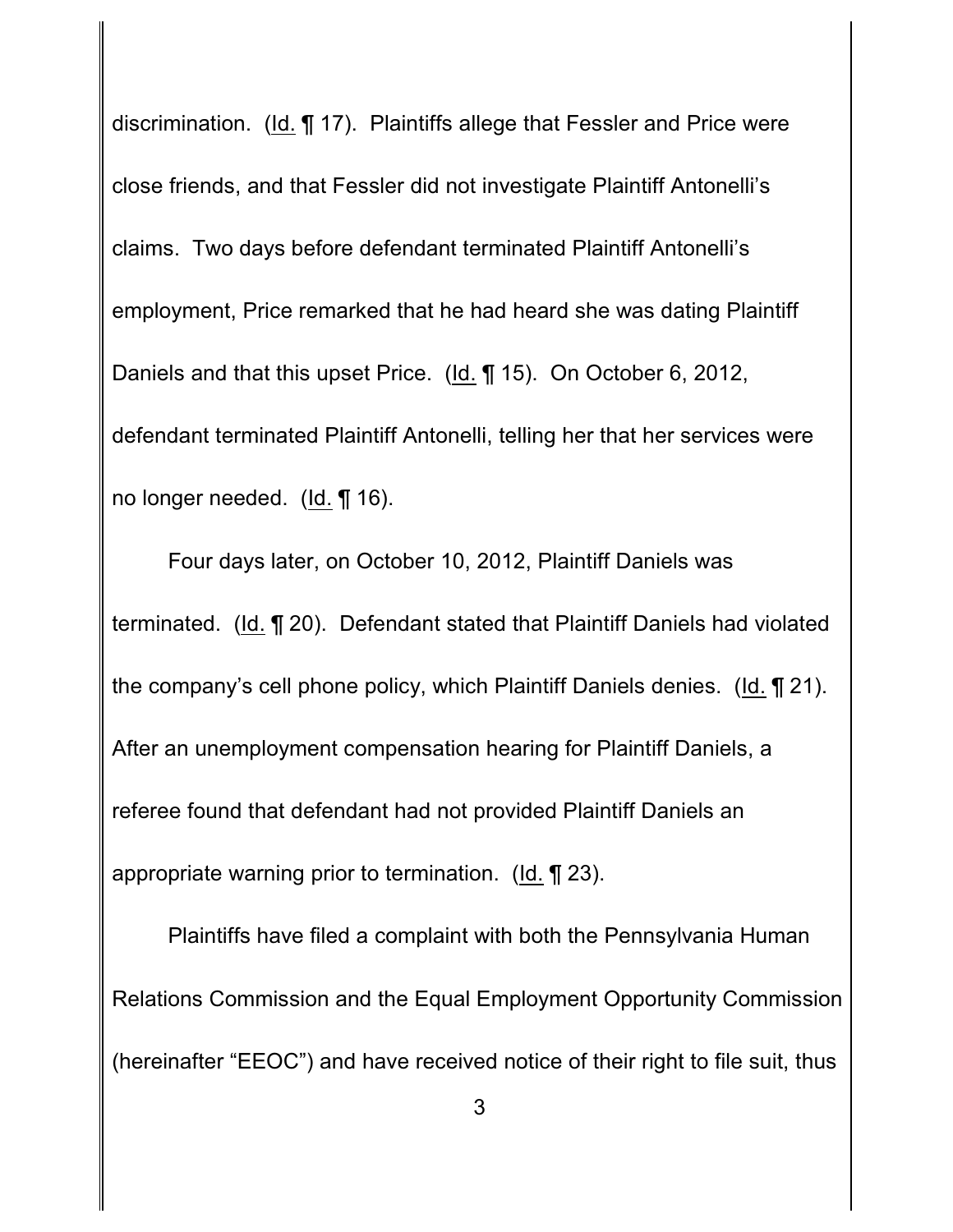exhausting their administrative remedies. (Id. ¶¶ 34-35). Plaintiffs filed a complaint on October 27, 2014, in the Court of Common Pleas of Schuylkill County, Pennsylvania, raising claims of sexual harassment and intentional discrimination on the basis of Plaintiff Antonelli's sex under Title VII of the Civil Rights Act of 1964 and the Pennsylvania Human Relations Act. (Doc. 1, Notice of Removal ¶ 1). Defendant timely removed the case to this court on November 14, 2014, and filed the instant motion to dismiss on November 21, 2014. The parties have fully briefed the issues before us and the motion is ripe for disposition.

#### **Jurisdiction**

Because this case is brought pursuant to Title VII of the Civil Rights Act of 1964 (hereinafter "Title VII") (42 U.S.C. § 2000e), the court has jurisdiction pursuant to 28 U.S.C. § 1331. ("The district courts shall have original jurisdiction of all civil actions arising under the Constitution, laws, or treaties of the United States."). The court has supplemental jurisdiction over plaintiffs' state law Pennsylvania Human Relations Act (43 P.S. § 951,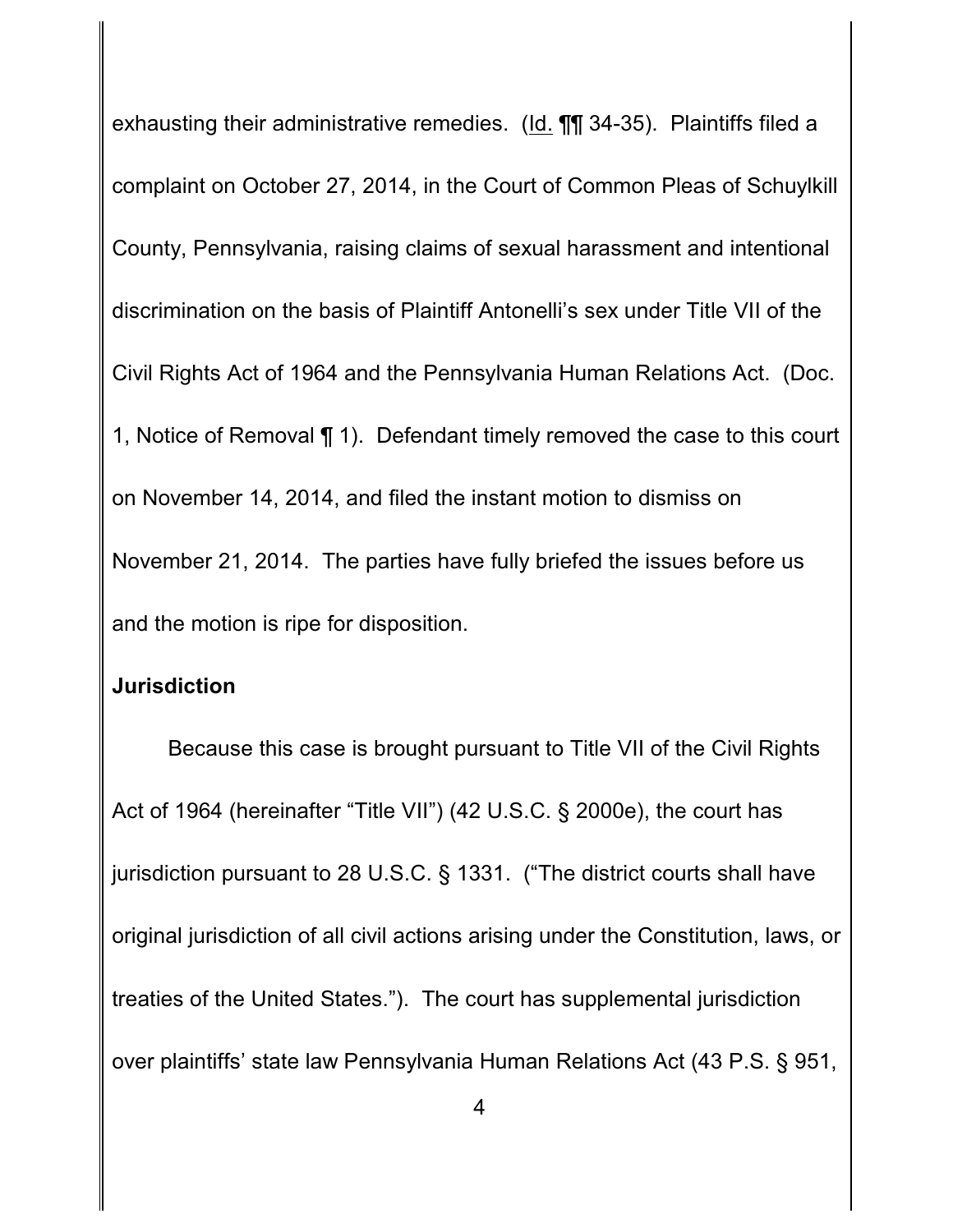et seq.) (hereinafter "PHRA") claims pursuant to 28 U.S.C. § 1367(a). ("[I]n any civil action of which the district courts have original jurisdiction, the district courts shall have supplemental jurisdiction over all other claims that are so related to claims in the action within such original jurisdiction that they form part of the same case or controversy under Article III of the United States Constitution.").

## **Legal Standard**

Defendant filed the instant motion to dismiss plaintiffs' complaint pursuant to Federal Rule of Civil Procedure 12(b)(6). The court tests the sufficiency of the complaint's allegations when considering a Rule 12(b)(6) motion. All well-pleaded allegations of the complaint must be viewed as true and in the light most favorable to the non-movant to determine whether, "under any reasonable reading of the pleadings, the plaintiff may be entitled to relief.'" Colburn v. Upper Darby Twp., 838 F.2d 663, 665-66 (3d Cir. 1988) (quoting Estate of Bailey by Oare v. Cnty. of York, 768 F.2d 503, 506 (3d Cir. 1985)). The plaintiff must describe "'enough facts to raise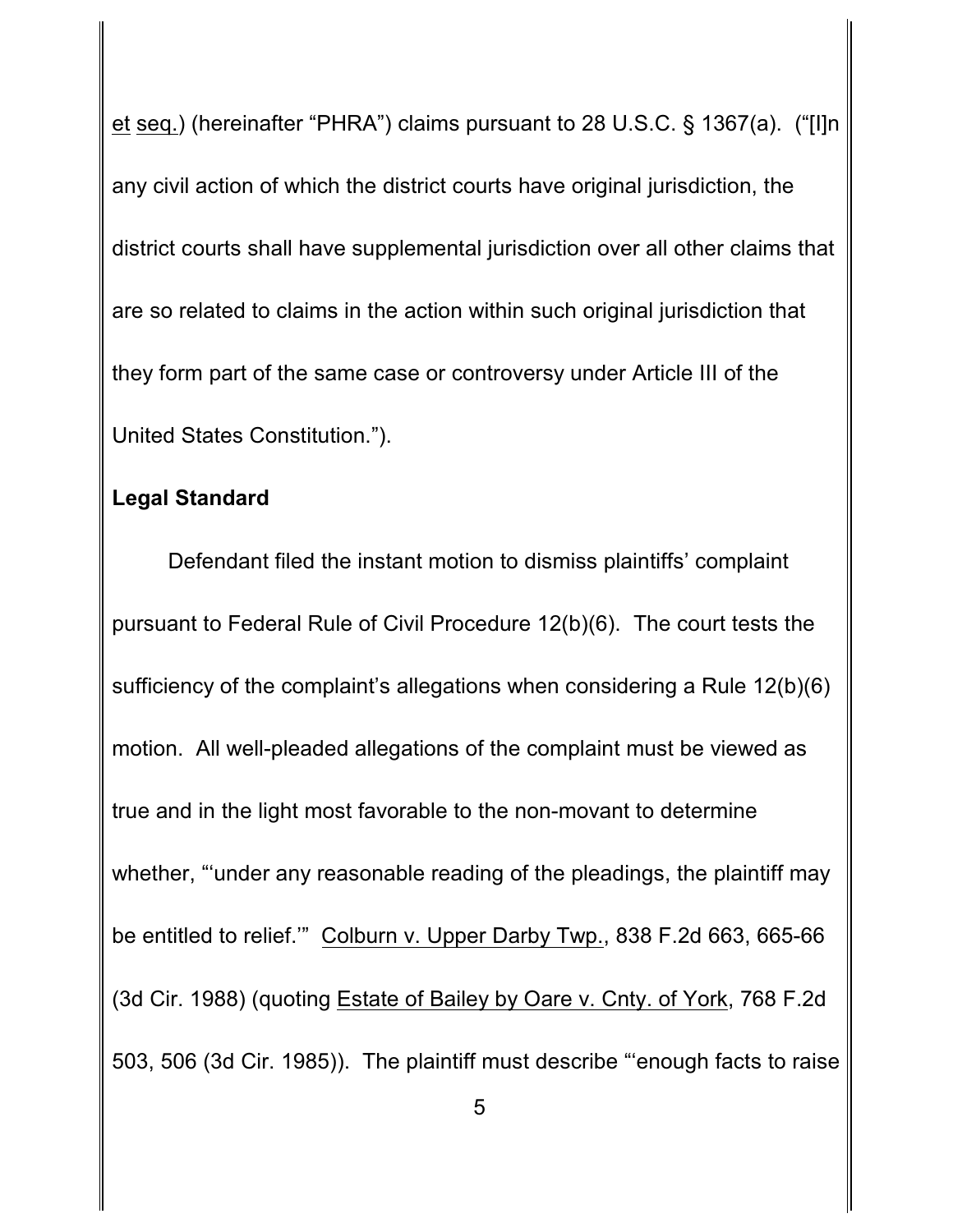a reasonable expectation that discovery will reveal evidence of' [each] necessary element" of the claims alleged in the complaint. Phillips v. Cnty. of Allegheny, 515 F.3d 224, 234 (3d Cir. 2008) (quoting Bell Atl. Corp. v. Twombly, 550 U.S. 544, 556 (2007)). Moreover, the plaintiff must allege facts that "justify moving the case beyond the pleadings to the next stage of litigation." Id. at 234-35. In evaluating the sufficiency of a complaint the court may also consider "matters of public record, orders, exhibits attached to the complaint and items appearing in the record of the case." Oshiver v. Levin, Fishbein, Sedran & Berman, 38 F.3d 1380, 1384 n.2 (3d Cir. 1994) (citations omitted). The court does not have to accept legal conclusions or unwarranted factual inferences. See Curay-Cramer v. Ursuline Acad. of Wilmington, Del., Inc., 450 F.3d 130, 133 (3d Cir. 2006) (citing Morse v. Lower Merion Sch. Dist., 132 F.3d 902, 906 (3d Cir. 1997)).

# **Discussion**

Defendant seeks to dismiss Plaintiff Daniels's claims, arguing that Plaintiff Daniels's allegations fail to state claims upon which relief can be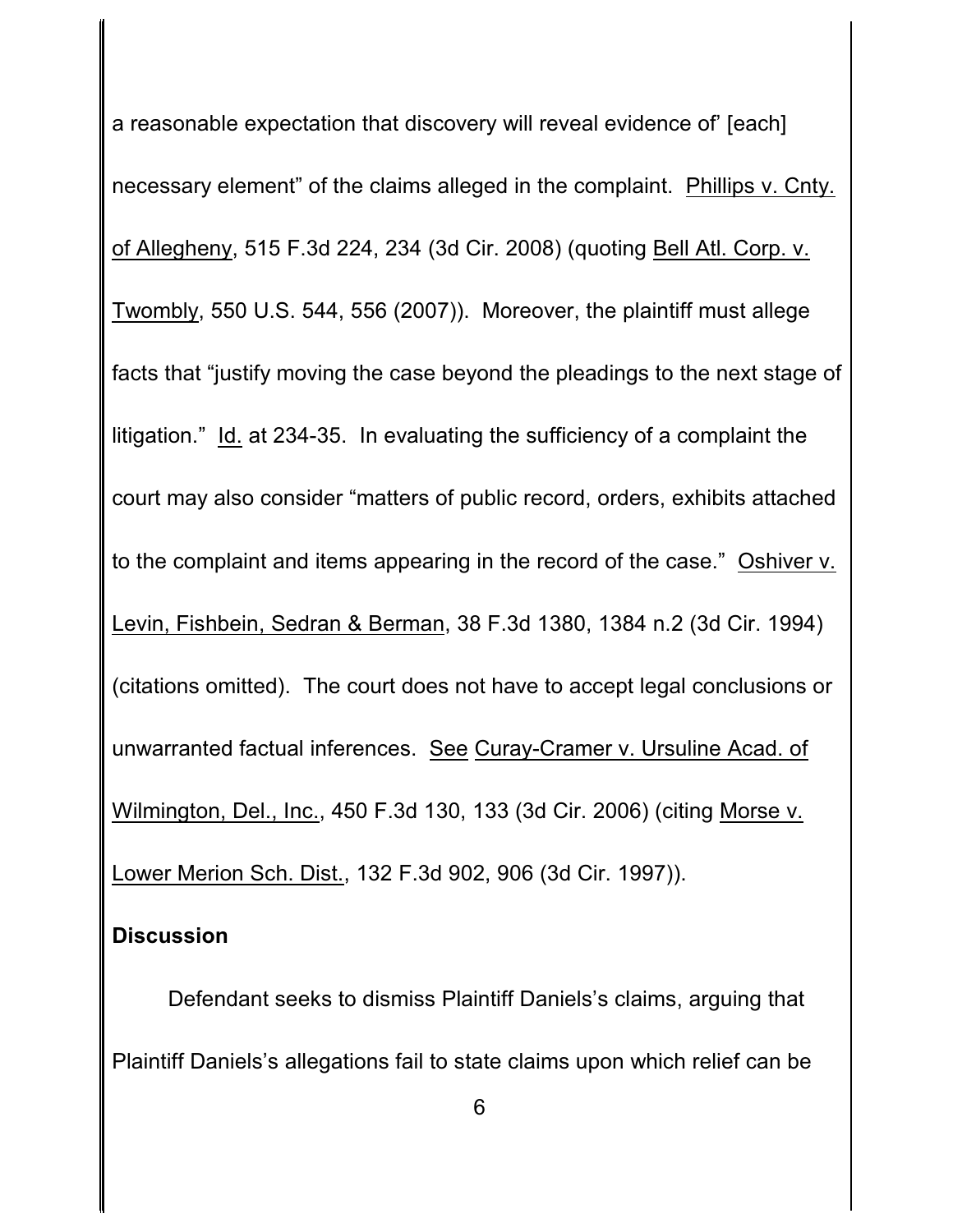granted under both Title VII and the PHRA. $^1$  Specifically, defendant contends that Plaintiff Daniels asserts that he was discriminated against on the basis of Plaintiff Antonelli's sex, which is not a valid claim under Title VII.

Plaintiff Daniels counters that his claim is a valid retaliation claim. Plaintiff Daniels alleges that defendant fired him in retaliation for Plaintiff Antonelli's complaint to Human Resources. Citing to Thompson v. North American Stainless, LP, 562 U.S. 170 (2011), Plaintiff Daniels argues that Title VII provides a cause of action for an individual unlawfully discriminated against in retaliation for another person engaging in protected conduct. Further, Plaintiff Daniels argues that the relationship between himself and Plaintiff Antonelli falls within Title VII's protected "zone of interest."

<sup>&</sup>lt;sup>1</sup> The PHRA is construed consistently with interpretations of Title VII. Gomez v. Allegheny Health Servs., 71 F.3d 1079, 1083 (3d Cir. 1995). Therefore, if plaintiff alleges a valid claim under Title VII, his PHRA claim is valid as well.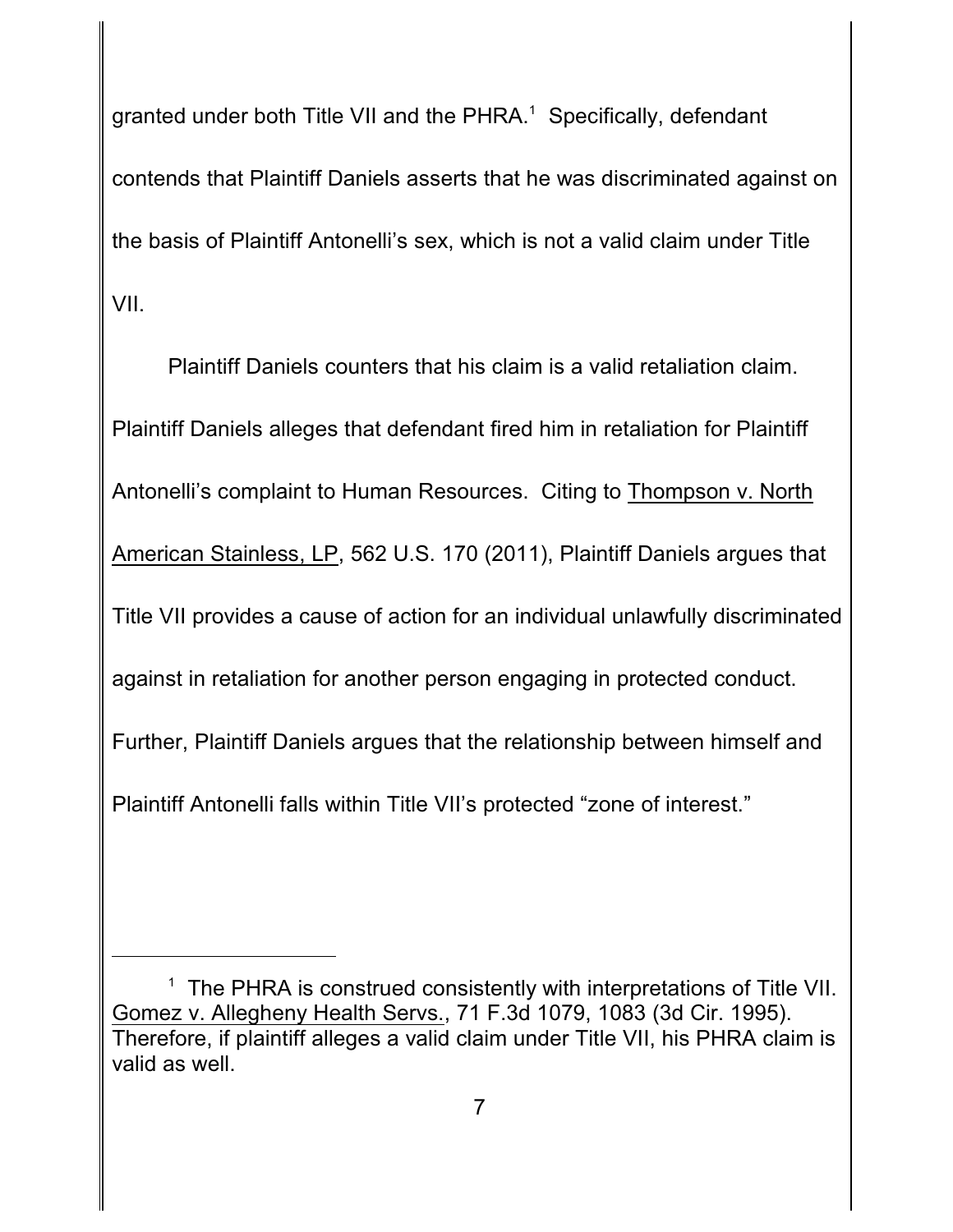In Thompson, the male fiancé of a female employee who had filed a complaint with the EEOC against their mutual employer filed a Title VII retaliation claim on his own behalf. The Supreme Court reversed the Sixth Circuit and recognized that Title VII does provide such a cause of action. Thompson at 170. The Court held that the language of Title VII, providing that "a civil action may be brought . . . by the person claiming to be aggrieved," includes anyone who falls within the "zone of interests" that the statute seeks to protect. Id. The Court found that if the male fiancé was fired in retaliation for the female employee's protected conduct (the filing of an EEOC complaint), then he would be "well within the zone of interests sought to be protected by Title VII." Id.

Defendant counters that plaintiff did not assert a claim of retaliation in his complaint, and that even if he had, the claims should still be dismissed because Plaintiff Daniels does not fall within the "zone of interest" discussed in Thompson. Defendant asserts that the plaintiffs' relationship could have existed for at most six months at the time of Plaintiff Daniels's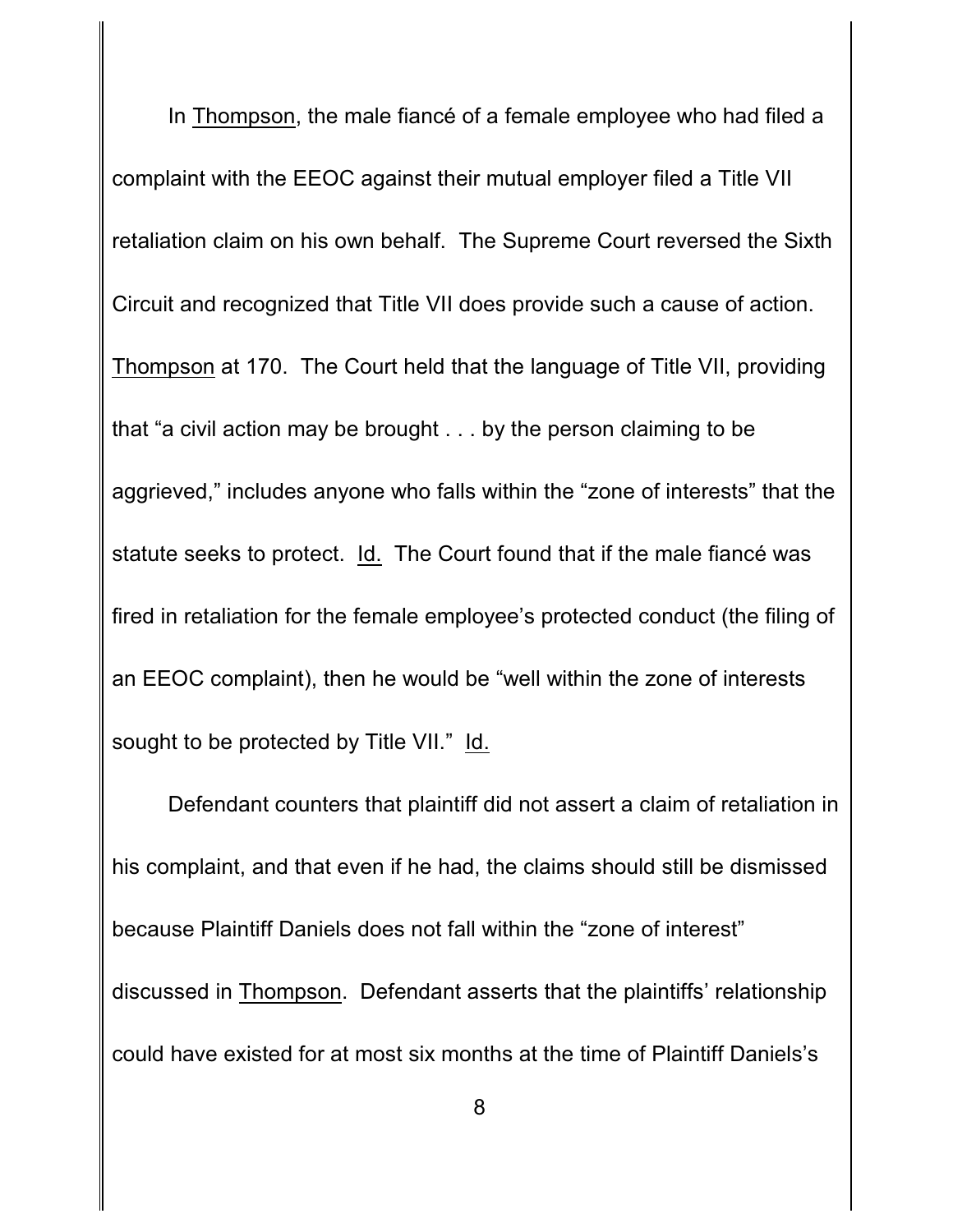termination, and is therefore "far from that contemplated by the Supreme Court in Thompson as sufficient to maintain a cause of action for retaliation." (Doc. 10, Def. Reply at 4).

Defendant correctly points out that plaintiffs' complaint fails to state a claim for retaliation. The complaint alleges that both plaintiffs were discriminated against "on the basis of Plaintiff Antonelli's sex." (Compl. ¶ 27). Specifically, Plaintiff Daniels asserts that he was "terminated by defendant solely because he was in a relationship with a female employee, namely Plaintiff Antonelli." (Id. ¶ 30). Nowhere in the complaint does either plaintiff assert that they were fired in retaliation for filing a complaint with Human Resources. To cure this deficiency, Plaintiff Daniels must allege that defendant terminated his employment in retaliation for Plaintiff Antonelli's sexual harassment and gender discrimination complaint because he was involved in a romantic relationship with her. Likewise, Plaintiff Antonelli must also allege that defendant fired her in retaliation for her complaint.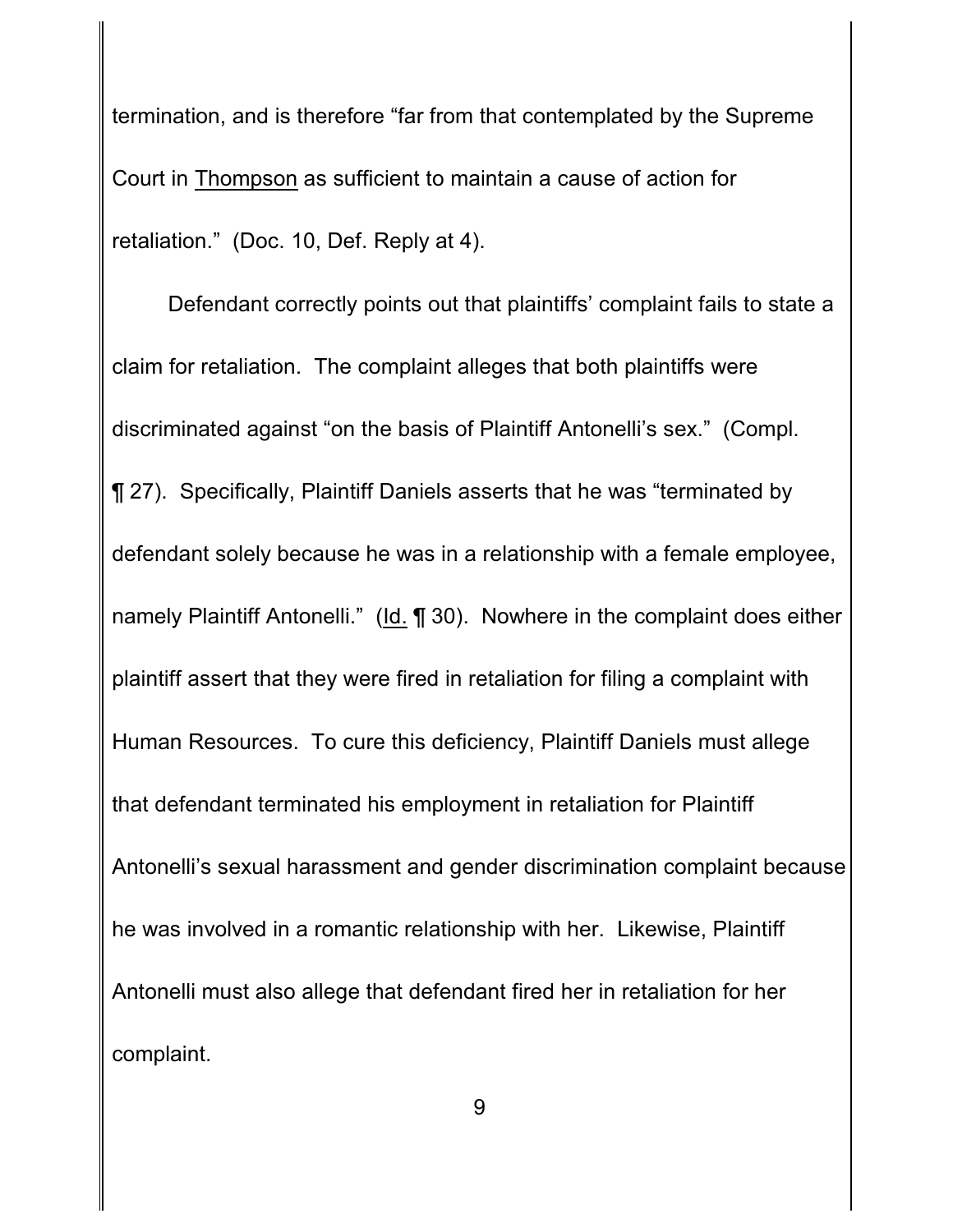Defendant's argument that plaintiffs' relationship does not fall within Thompson's "zone of interest," however, is misguided. Neither the length of their relationship nor the absence of an engagement ring are material. The Thompson test looks to whether "he 'falls within the "zone of interests" sought to be protected by the statutory provision whose violation forms the legal basis for his complaint,'" or whether "plaintiff's interests are so marginally related to or inconsistent with the purposes implicit in the statute that it cannot reasonably be assumed that Congress intended to permit the suit." Thompson, 562 U.S. at 170 (internal citations omitted). The key elements of the facts as alleged are, exactly as in Thompson, that Plaintiff Daniels "is not an accidental victim of the retaliation–collateral damage, so to speak, of the employer's unlawful act. To the contrary, injuring him was the employer's intended means of harming" Plaintiff Antonelli. Id.

The Court in Thompson explained that "Title VII's antiretaliation provision prohibits any employer action that 'well might have dissuaded a reasonable worker from making or supporting a charge of discrimination."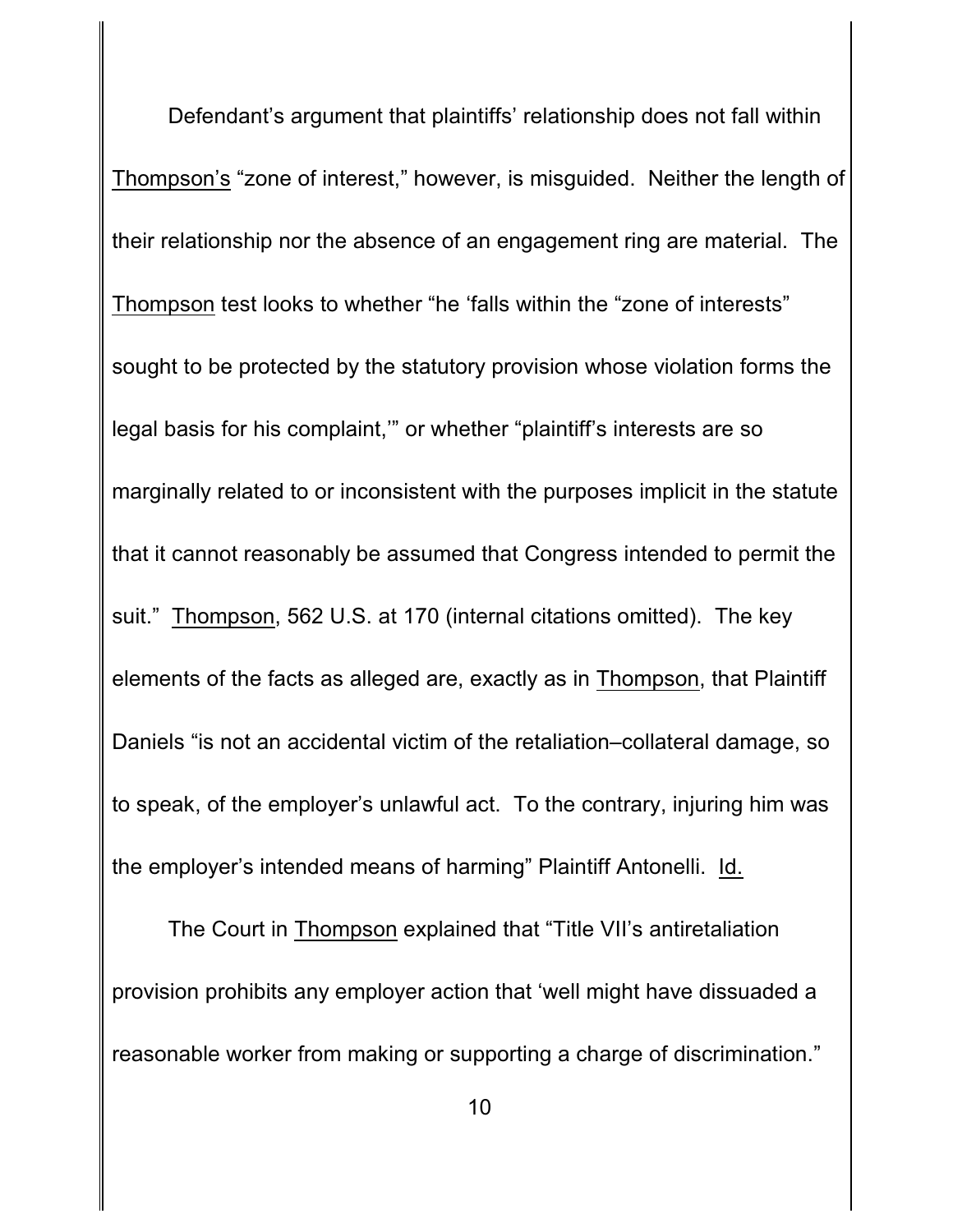Id. The Court held that it was "obvious that a reasonable worker might be dissuaded from engaging in protected activity if she knew that her fiancé would be fired." Id. The Court then expressly refused to establish a bright line rule regarding what types of relationships would trigger the antiretaliation provision, opting instead for an objective test that recognizes that "the significance of any given act of retaliation will often depend upon the particular circumstances." Id.

Plaintiff Daniels alleges 1) he was fired, 2) in retaliation for Plaintiff Antonelli complaining of sexual harassment and gender discrimination to Human Resources, 3) because he was involved in a romantic relationship with her. These facts, if proven, place him well within the Thompson "zone of interests."

Based on the facts alleged in the complaint, a plausible claim for retaliation under Title VII might be made. Plaintiff will be afforded the opportunity to amend his complaint to more accurately state the claim he has articulated in his brief.